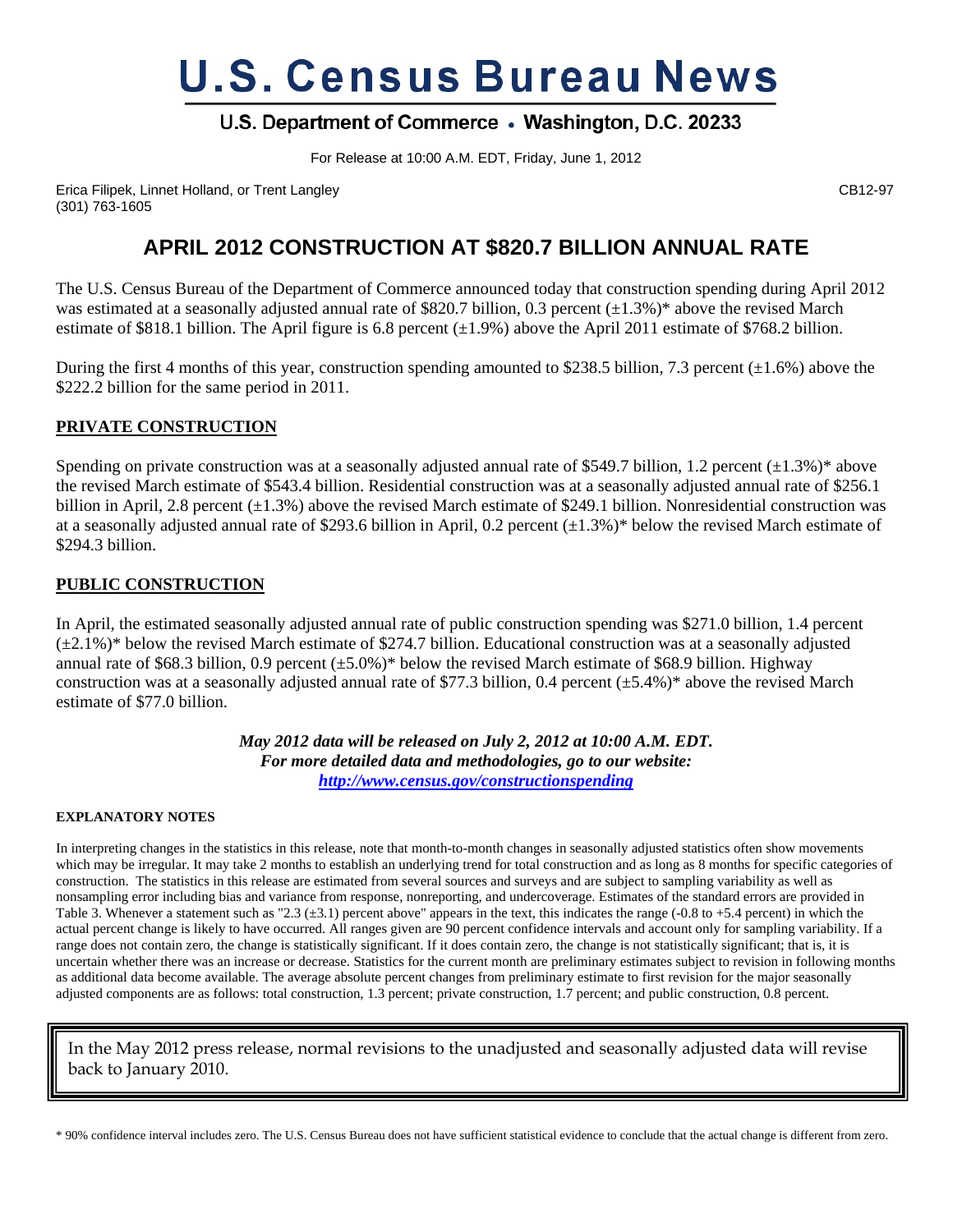#### Table 1. **Value of Construction Put in Place in the United States, Seasonally Adjusted Annual Rate**

(Millions of dollars. Details may not add to totals due to rounding.)

|                                                |                  |                  |                  |                  |                   |                  |               | Percent change<br>Apr 2012 from - |
|------------------------------------------------|------------------|------------------|------------------|------------------|-------------------|------------------|---------------|-----------------------------------|
| <b>Type of Construction</b>                    | Apr              | Mar              | Feb              | Jan              | Dec               | Apr              | Mar           | Apr                               |
|                                                | $2012^p$         | 2012             | $2012^r$         | 2012             | 2011              | 2011             | 2012          | 2011                              |
| <b>Total Construction</b>                      | 820,662          | 818,104          | 815,489          | 818,604          | 824,768           | 768,226          | 0.3           | 6.8                               |
| Residential                                    | 262,328          | 255,788          | 254,863          | 255,080          | 253,679           | 247,042          | 2.6           | 6.2                               |
| Nonresidential                                 | 558,334          | 562,316          | 560,626          | 563,524          | 571,089           | 521,184          | $-0.7$        | 7.1                               |
| Lodging                                        | 9,304            | 9,821            | 9,054            | 8,639            | 8,512             | 8,203            | $-5.3$        | 13.4                              |
| Office                                         | 36,249           | 36,072           | 34,336           | 34,907           | 34,603            | 33,428           | 0.5           | 8.4                               |
| Commercial                                     | 45,476           | 45,011           | 45,576           | 45,551           | 44,325            | 41,419           | 1.0           | 9.8                               |
| Health care                                    | 42,441           | 41,366           | 42,193           | 41,059           | 41,191            | 39,361           | 2.6           | 7.8                               |
| Educational                                    | 85,329           | 85,933           | 85,213           | 85,844           | 85,456            | 83,312           | $-0.7$        | 2.4                               |
| Religious                                      | 3,749            | 3,924            | 4,068            | 3,972            | 3,903             | 4,206            | $-4.5$        | $-10.9$                           |
| Public safety                                  | 9,914            | 10,361           | 10,886           | 10,666           | 10,689            | 9,829            | $-4.3$        | 0.9                               |
| Amusement and recreation                       | 14,983           | 15,401           | 15,591           | 16,150           | 15,723            | 14,408           | $-2.7$        | 4.0                               |
| Transportation                                 | 36,218           | 35,484<br>17,490 | 34,993           | 35,341           | 34,883            | 36,258           | 2.1<br>$-1.1$ | $-0.1$<br>$-4.7$                  |
| Communication<br>Power                         | 17,294<br>96,370 | 97,656           | 17,327<br>97,690 | 17,597<br>98,674 | 18,005<br>102,161 | 18,142<br>81,210 | $-1.3$        | 18.7                              |
| Highway and street                             | 77,458           | 77,168           | 76,244           | 77,184           | 82,428            | 74,817           | 0.4           | 3.5                               |
| Sewage and waste disposal                      | 22,843           | 23,678           | 24,551           | 24,473           | 24,428            | 22,804           | $-3.5$        | 0.2                               |
| Water supply                                   | 13,369           | 13,106           | 13,639           | 14,052           | 13,441            | 13,562           | 2.0           | $-1.4$                            |
| Conservation and development                   | 5,543            | 5,828            | 5,797            | 5,956            | 5,970             | 7,294            | $-4.9$        | $-24.0$                           |
| Manufacturing                                  | 41,795           | 44,018           | 43,469           | 43,459           | 45,372            | 32,932           | $-5.1$        | 26.9                              |
|                                                |                  |                  |                  |                  |                   |                  |               |                                   |
| <b>Total Private Construction</b> <sup>1</sup> | 549,670          | 543,356          | 538,853          | 538,517          | 538,545           | 488,398          | $1.2$         | 12.5                              |
| Residential                                    | 256,085          | 249,088          | 248,020          | 247,854          | 246,534           | 238,289          | 2.8           | 7.5                               |
| New single family                              | 119,424          | 117,358          | 112,615          | 114,115          | 110,764           | 105,598          | 1.8           | 13.1                              |
| New multi-family                               | 18,004           | 17,302           | 17,551           | 16,527           | 16,429            | 13,704           | 4.1           | 31.4                              |
| Nonresidential                                 | 293,584          | 294,268          | 290,833          | 290,663          | 292,011           | 250,110          | $-0.2$        | 17.4                              |
| Lodging                                        | 8,843            | 9,148            | 8,484            | 8,146            | 7,813             | 7,718            | $-3.3$        | 14.6                              |
| Office                                         | 25,341           | 24,936           | 23,179           | 23,099           | 22,764            | 21,416           | 1.6           | 18.3                              |
| Commercial                                     | 42,270           | 41,815           | 42,469           | 42,329           | 40,736            | 37,956           | 1.1           | 11.4                              |
| Health care                                    | 31,773           | 30,960           | 31,662           | 30,711           | 30,553            | 28,700           | 2.6           | 10.7                              |
| Educational                                    | 16,995           | 17,012           | 16,234           | 15,256           | 14,795            | 13,333           | $-0.1$        | 27.5                              |
| Religious                                      | 3,726            | 3,892            | 4,045            | 3,948            | 3,862             | 4,166            | $-4.3$        | $-10.6$                           |
| Amusement and recreation                       | 6,266            | 6,212            | 6,324            | 6,581            | 6,682             | 5,569            | 0.9           | 12.5                              |
| Transportation                                 | 12,041           | 11,175           | 10,472           | 11,341           | 11,318            | 10,172           | 7.7           | 18.4                              |
| Communication                                  | 17,079           | 17,178           | 17,130           | 17,363           | 17,787            | 18,112           | $-0.6$        | $-5.7$                            |
| Power                                          | 86,703           | 87,591           | 86,990           | 87,534           | 90,003            | 69,058           | $-1.0$        | 25.6                              |
| Manufacturing                                  | 40,993           | 42,960           | 42,478           | 42,661           | 44,344            | 32,332           | $-4.6$        | 26.8                              |
| <b>Total Public Construction<sup>2</sup></b>   | 270,993          | 274,748          | 276,636          | 280,086          | 286,222           | 279,828          | $-1.4$        | $-3.2$                            |
| Residential                                    | 6,243            | 6,700            | 6,843            | 7,225            | 7,145             | 8,753            | $-6.8$        | $-28.7$                           |
| Nonresidential                                 | 264,750          | 268,048          | 269,793          | 272,861          | 279,078           | 271,074          | $-1.2$        | $-2.3$                            |
| Office                                         | 10,908           | 11,135           | 11,156           | 11,809           | 11,839            | 12,011           | $-2.0$        | $-9.2$                            |
| Commercial                                     | 3,206            | 3,196            | 3,108            | 3,222            | 3,589             | 3,463            | 0.3           | $-7.4$                            |
| Health care                                    | 10,669           | 10,406           | 10,530           | 10,348           | 10,638            | 10,661           | 2.5           | 0.1                               |
| Educational                                    | 68,334           | 68,921           | 68,978           | 70,588           | 70,661            | 69,979           | $-0.9$        | $-2.4$                            |
| Public safety                                  | 9,830            | 10,273           | 10,772           | 10,492           | 10,497            | 9,644            | $-4.3$        | 1.9                               |
| Amusement and recreation                       | 8,716            | 9,189            | 9,267            | 9,569            | 9,041             | 8,839            | $-5.1$        | $-1.4$                            |
| Transportation                                 | 24,177           | 24,310           | 24,520           | 24,000           | 23,565            | 26,086           | $-0.5$        | $-7.3$                            |
| Power                                          | 9,667            | 10,065           | 10,700           | 11,140           | 12,158            | 12,151           | $-4.0$        | $-20.4$                           |
| Highway and street                             | 77,329           | 77,026           | 76,191           | 77,039           | 82,390            | 74,799           | 0.4           | 3.4                               |
| Sewage and waste disposal                      | 22,088           | 22,993           | 23,928           | 23,760           | 23,961            | 22,049           | $-3.9$        | 0.2                               |
| Water supply                                   | 12,838           | 12,707           | 13,156           | 13,496           | 12,880            | 12,987           | 1.0           | $-1.1$                            |
| Conservation and development                   | 5,488            | 5,753            | 5,707            | 5,849            | 5,873             | 7,249            | $-4.6$        | $-24.3$                           |

**<sup>p</sup>**Preliminary **<sup>r</sup>**Revised

public safety, highway and street, sewage and waste disposal, water supply, and conservation and development. **1** Includes the following categories of private construction not shown separately:

**2** Includes the following categories of public construction not shown separately: lodging, religious, communication, and manufacturing.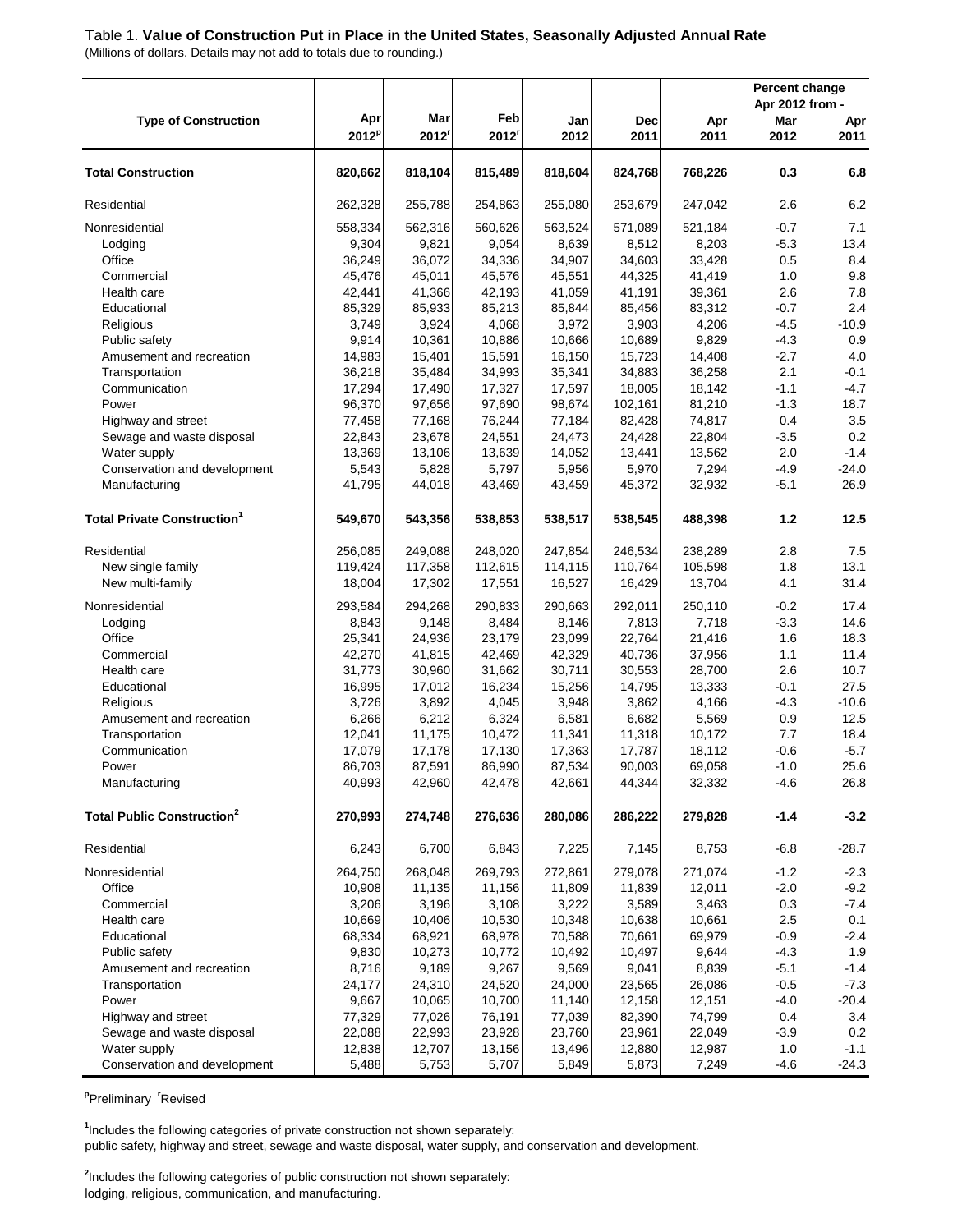#### Table 2. **Value of Construction Put in Place in the United States, Not Seasonally Adjusted**

(Millions of dollars. Details may not add to totals due to rounding.)

|                                              |                          |              |             |             |             |             |             | Year-to-date |                          |
|----------------------------------------------|--------------------------|--------------|-------------|-------------|-------------|-------------|-------------|--------------|--------------------------|
| <b>Type of Construction</b>                  | Apr<br>2012 <sup>p</sup> | Mar<br>2012' | Feb<br>2012 | Jan<br>2012 | Dec<br>2011 | Apr<br>2011 | Apr<br>2012 | Apr<br>2011  | <b>Percent</b><br>change |
| <b>Total Construction</b>                    | 65,709                   | 60,680       | 55,936      | 56,158      | 63,344      | 61,817      | 238,482     | 222,238      | 7.3                      |
| Residential                                  | 21,589                   | 18,739       | 16,465      | 17,025      | 18,296      | 20,532      | 73,818      | 69,820       | 5.7                      |
| Nonresidential                               | 44,120                   | 41,940       | 39,471      | 39,133      | 45,049      | 41,285      | 164,664     | 152,418      | 8.0                      |
| Lodging                                      | 775                      | 818          | 755         | 720         | 709         | 684         | 3,068       | 2,834        | 8.3                      |
| Office                                       | 3,024                    | 2,888        | 2,661       | 2,620       | 2,754       | 2,799       | 11,193      | 10,648       | 5.1                      |
| Commercial                                   | 3,737                    | 3,519        | 3,363       | 3,304       | 3,415       | 3,401       | 13,923      | 12,381       | 12.5                     |
| Health care                                  | 3,538                    | 3,327        | 3,276       | 3,200       | 3,358       | 3,270       | 13,341      | 12,356       | 8.0                      |
| Educational                                  | 6,711                    | 6,396        | 5,933       | 5,926       | 6,185       | 6,621       | 24,966      | 24,081       | 3.7                      |
| Religious                                    | 302                      | 313          | 323         | 306         | 314         | 339         | 1,243       | 1,392        | $-10.7$                  |
| Public safety                                | 809                      | 827          | 823         | 807         | 877         | 800         | 3,265       | 3,030        | 7.8                      |
| Amusement and recreation                     | 1,244                    | 1,209        | 1,152       | 1,182       | 1,247       | 1,175       | 4,787       | 4,633        | 3.3                      |
| Transportation                               | 2,933                    | 2,646        | 2,494       | 2,529       | 2,775       | 2,923       | 10,602      | 10,900       | $-2.7$                   |
| Communication                                | 1,353                    | 1,411        | 1,276       | 1,180       | 1,778       | 1,422       | 5,219       | 5,334        | $-2.2$                   |
| Power                                        | 7,465                    | 7,409        | 7,186       | 7,251       | 9,256       | 6,454       | 29,310      | 24,361       | 20.3                     |
| Highway and street                           | 5,347                    | 4,346        | 3,843       | 3,693       | 5,095       | 5,140       | 17,229      | 17,133       | 0.6                      |
| Sewage and waste disposal                    | 1,793                    | 1,807        | 1,731       | 1,713       | 1,907       | 1,812       | 7,044       | 6,895        | 2.2                      |
| Water supply                                 | 1,090                    | 1,027        | 979         | 990         | 1,019       | 1,113       | 4,086       | 4,351        | $-6.1$                   |
| Conservation and development                 | 448                      | 453          | 434         | 443         | 507         | 581         | 1,777       | 2,268        | $-21.6$                  |
| Manufacturing                                | 3,552                    | 3,545        | 3,244       | 3,270       | 3,854       | 2,752       | 13,610      | 9,821        | 38.6                     |
| <b>Total Private Construction</b>            | 44,782                   | 41,350       | 37,770      | 38,094      | 42,715      | 40,142      | 161,996     | 143,516      | 12.9                     |
| Residential                                  | 21,083                   | 18,231       | 15,942      | 16,498      | 17,723      | 19,828      | 71,753      | 67,117       | 6.9                      |
| New single family                            | 9,571                    | 9,002        | 7,558       | 7,775       | 8,167       | 8,473       | 33,906      | 30,882       | 9.8                      |
| New multi-family                             | 1,514                    | 1,398        | 1,366       | 1,249       | 1,280       | 1,158       | 5,526       | 4,337        | 27.4                     |
| Nonresidential                               | 23,699                   | 23,119       | 21,828      | 21,597      | 24,992      | 20,313      | 90,243      | 76,398       | 18.1                     |
| Lodging                                      | 737                      | 762          | 707         | 679         | 651         | 643         | 2,885       | 2,674        | 7.9                      |
| Office                                       | 2,115                    | 2,003        | 1,832       | 1,742       | 1,802       | 1,797       | 7,691       | 6,897        | 11.5                     |
| Commercial                                   | 3,490                    | 3,265        | 3,122       | 3,058       | 3,116       | 3,133       | 12,935      | 11,388       | 13.6                     |
| Health care                                  | 2,631                    | 2,472        | 2,429       | 2,374       | 2,495       | 2,376       | 9,906       | 8,928        | 11.0                     |
| Educational                                  | 1,430                    | 1,362        | 1,205       | 1,088       | 1,128       | 1,119       | 5,086       | 3,909        | 30.1                     |
| Religious                                    | 300                      | 310          | 321         | 304         | 310         | 336         | 1,235       | 1,383        | $-10.7$                  |
| Amusement and recreation                     | 521                      | 516          | 504         | 521         | 553         | 467         | 2,062       | 1,826        | 12.9                     |
| Transportation                               | 966                      | 821          | 758         | 858         | 939         | 828         | 3,403       | 3,199        | 6.4                      |
| Communication                                | 1,335                    | 1,385        | 1,259       | 1,160       | 1,760       | 1,419       | 5,139       | 5,326        | $-3.5$                   |
| Power                                        | 6,564                    | 6,659        | 6,438       | 6,489       | 8,360       | 5,368       | 26,150      | 20,821       | 25.6                     |
| Manufacturing                                | 3,485                    | 3,456        | 3,161       | 3,204       | 3,769       | 2,702       | 13,306      | 9,622        | 38.3                     |
| <b>Total Public Construction<sup>2</sup></b> | 20,927                   | 19,330       | 18,167      | 18,063      | 20,629      | 21,675      | 76,487      | 78,723       | $-2.8$                   |
| Residential                                  | 506                      | 508          | 523         | 527         | 573         | 704         | 2,065       | 2,703        | $-23.6$                  |
| Nonresidential                               | 20,421                   | 18,821       | 17,643      | 17,536      | 20,057      | 20,972      | 74,421      | 76,020       | $-2.1$                   |
| Office                                       | 910                      | 885          | 829         | 878         | 953         | 1,002       | 3,502       | 3,751        | $-6.6$                   |
| Commercial                                   | 248                      | 253          | 241         | 246         | 299         | 268         | 988         | 993          | $-0.5$                   |
| Health care                                  | 907                      | 856          | 847         | 825         | 863         | 893         | 3,436       | 3,428        | 0.2                      |
| Educational                                  | 5,281                    | 5,034        | 4,728       | 4,838       | 5,057       | 5,502       | 19,881      | 20,173       | $-1.4$                   |
| Public safety                                | 802                      | 819          | 814         | 794         | 862         | 784         | 3,229       | 2,978        | 8.4                      |
| Amusement and recreation                     | 723                      | 693          | 648         | 661         | 694         | 709         | 2,725       | 2,808        | $-3.0$                   |
| Transportation                               | 1,967                    | 1,825        | 1,736       | 1,671       | 1,836       | 2,095       | 7,199       | 7,701        | $-6.5$                   |
| Power                                        | 901                      | 750          | 748         | 761         | 896         | 1,086       | 3,160       | 3,540        | $-10.7$                  |
| Highway and street                           | 5,337                    | 4,337        | 3,840       | 3,682       | 5,092       | 5,138       | 17,196      | 17,119       | 0.4                      |
| Sewage and waste disposal                    | 1,729                    | 1,752        | 1,687       | 1,665       | 1,871       | 1,752       | 6,833       | 6,712        | 1.8                      |
| Water supply                                 | 1,050                    | 998          | 950         | 951         | 970         | 1,068       | 3,948       | 4,188        | $-5.7$                   |
| Conservation and development                 | 443                      | 446          | 427         | 434         | 499         | 578         | 1,750       | 2,253        | $-22.3$                  |

**<sup>p</sup>**Preliminary **<sup>r</sup>**Revised

public safety, highway and street, sewage and waste disposal, water supply, and conservation and development. **1** Includes the following categories of private construction not shown separately:

**2** Includes the following categories of public construction not shown separately: lodging, religious, communication, and manufacturing.